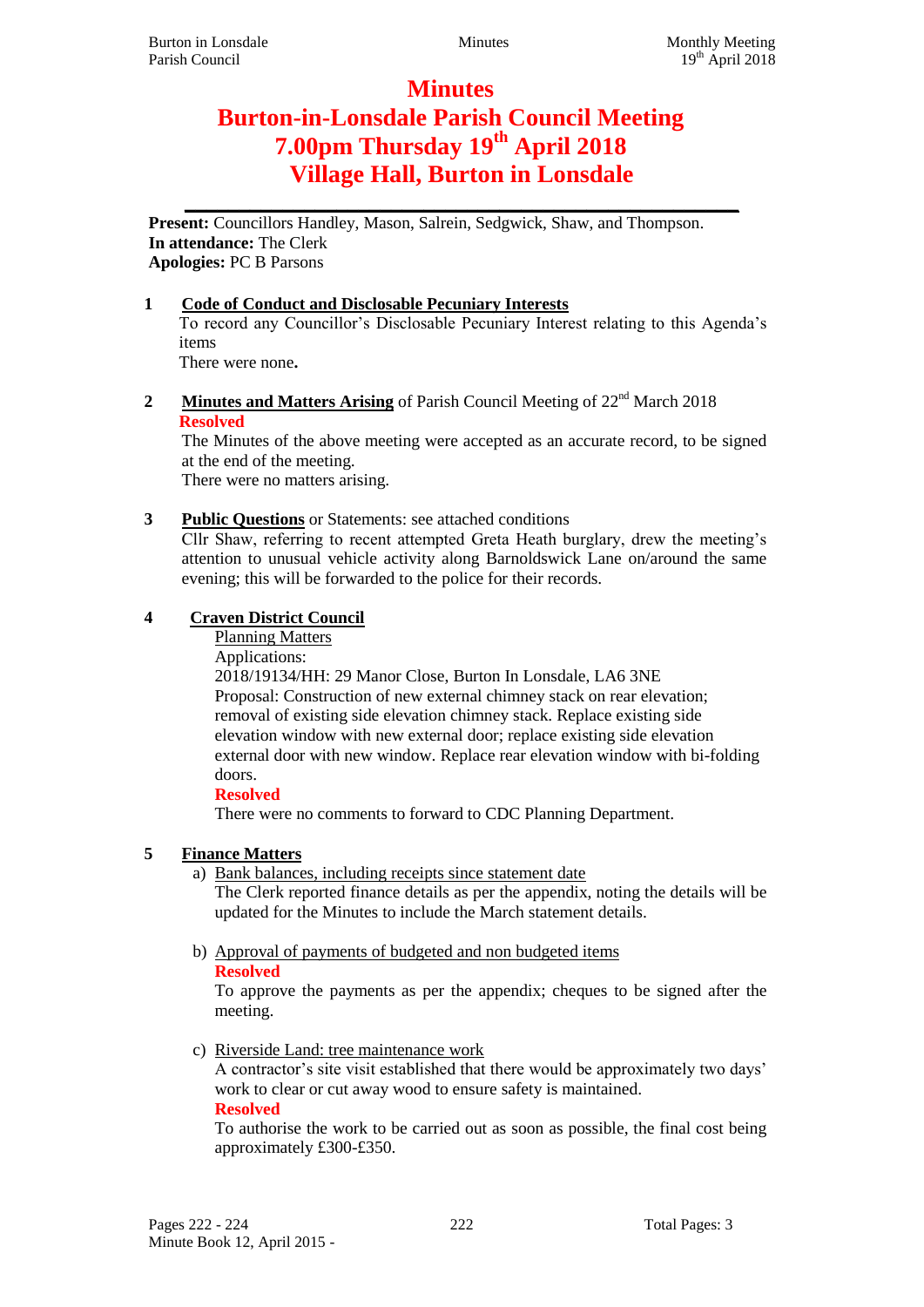#### **6 Items to be included by Clerk in press release** No items.

#### **7 Date, time and venue next monthly Parish Council meeting and Annual Meeting of the Parish Council Resolved**

Full council AGM and ordinary meeting to be held on 7.30pm, Thursday 24<sup>th</sup> May 2018 in the Village Hall, High Street, Burton.

Finance Committee meeting to be held on  $11<sup>th</sup>$  May, date and details to be confirmed outside this meeting.

Meeting ended at 7.24pm

**Signed .......................................................... Date ......................**